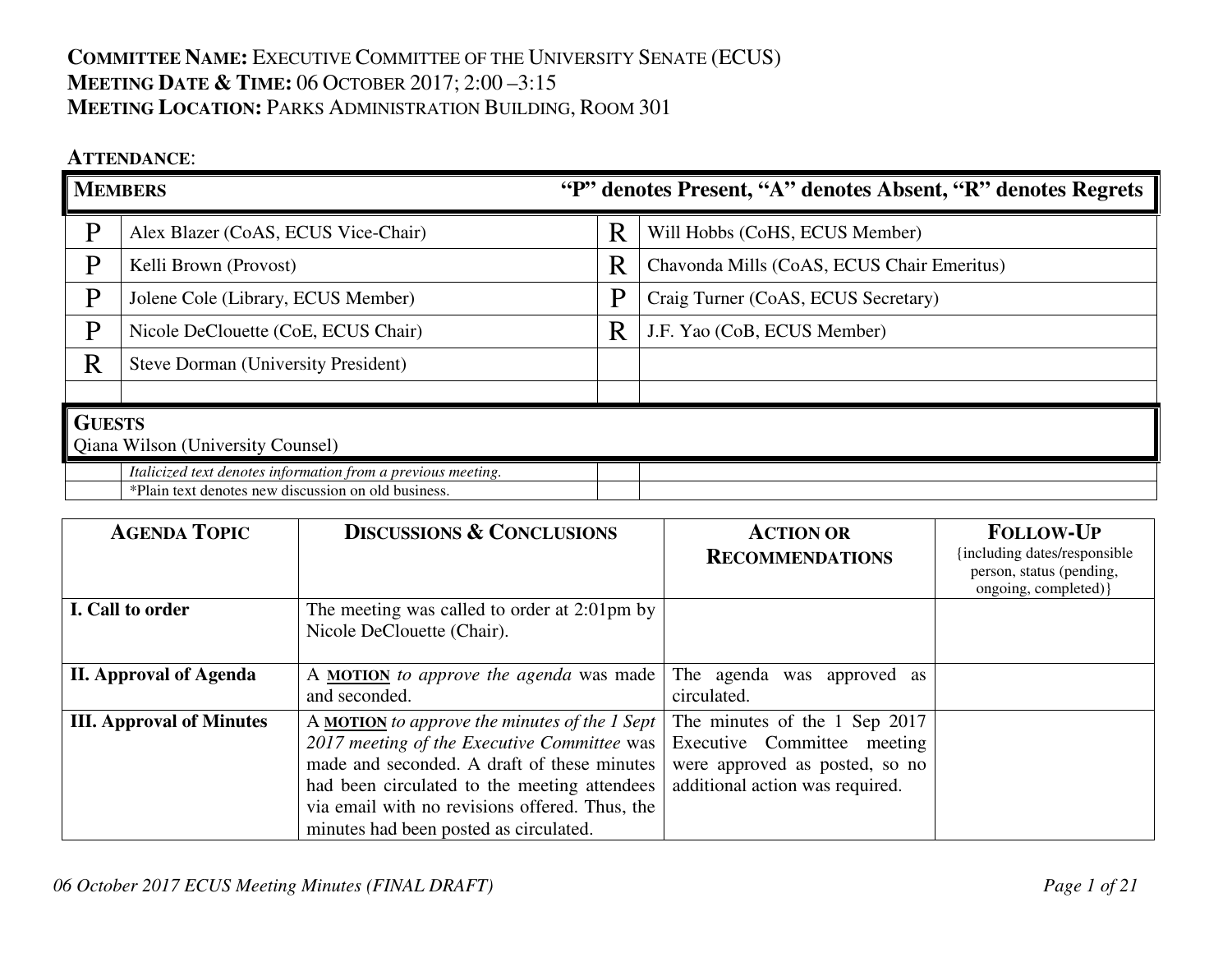| <b>IV.</b> Reports              | The following reports were invited.           |
|---------------------------------|-----------------------------------------------|
| <b>Presiding Officer Report</b> | <b>Standing Committee Officer Orientation</b> |
|                                 | was held on 22 Sep 2017 at 3:30 p.m. in       |
| <b>Nicole DeClouette</b>        | A&S 2-55. Officers in attendance were:        |
|                                 | Emily Gomez, Brandon Samples, Angela          |
|                                 | Criscoe, Lyndall Muschell, David Johnson,     |
|                                 | Craig Turner, Nicole DeClouette, Diana        |
|                                 | Young, Ashley Taylor, Donna Bennett,          |
|                                 | Kay Anderson, Angel Abney, Rodica             |
|                                 | Cazacu, Sarah Handwerker, John Swinton,       |
|                                 | and Alex Blazer.                              |
|                                 | <b>Corps of Instruction List</b> was received |
|                                 | from Academic Affairs on September 15         |
|                                 | and forwarded to Alex Blazer, Chair of the    |
|                                 | Subcommittee on Nominations, to work on       |
|                                 | apportionment.                                |
|                                 | 3. Name Change: Department of English         |
|                                 | a. Provost Brown forwarded a memo from        |
|                                 | the Interim Chair of the Department of        |
|                                 | English and Rhetoric, Beauty Bragg,           |
|                                 | requesting that the department be             |
|                                 | renamed to the Department of English          |
|                                 | since Rhetoric faculty have been moved        |
|                                 | to the Department of Communication            |
|                                 | effective 1 Jan 2018 as recommended at        |
|                                 | the 15 Sep 2017 university senate             |
|                                 | meeting. The requested name changes           |
|                                 | will go into effect on 1 Jan 2018.            |
|                                 | b. Following the "Procedure to Establish,     |
|                                 | Restructure, or Rename an Academic            |
|                                 | Unit," (under Step III), the proposer of      |
|                                 | the academic unit (Beauty Bragg)              |
|                                 | prepared a request (memo) to be               |
|                                 | considered by university governance           |
|                                 | (received by the Presiding Officer on         |
|                                 | October 4, 2017). "If the request is to       |
|                                 | rename, then a rationale is sufficient        |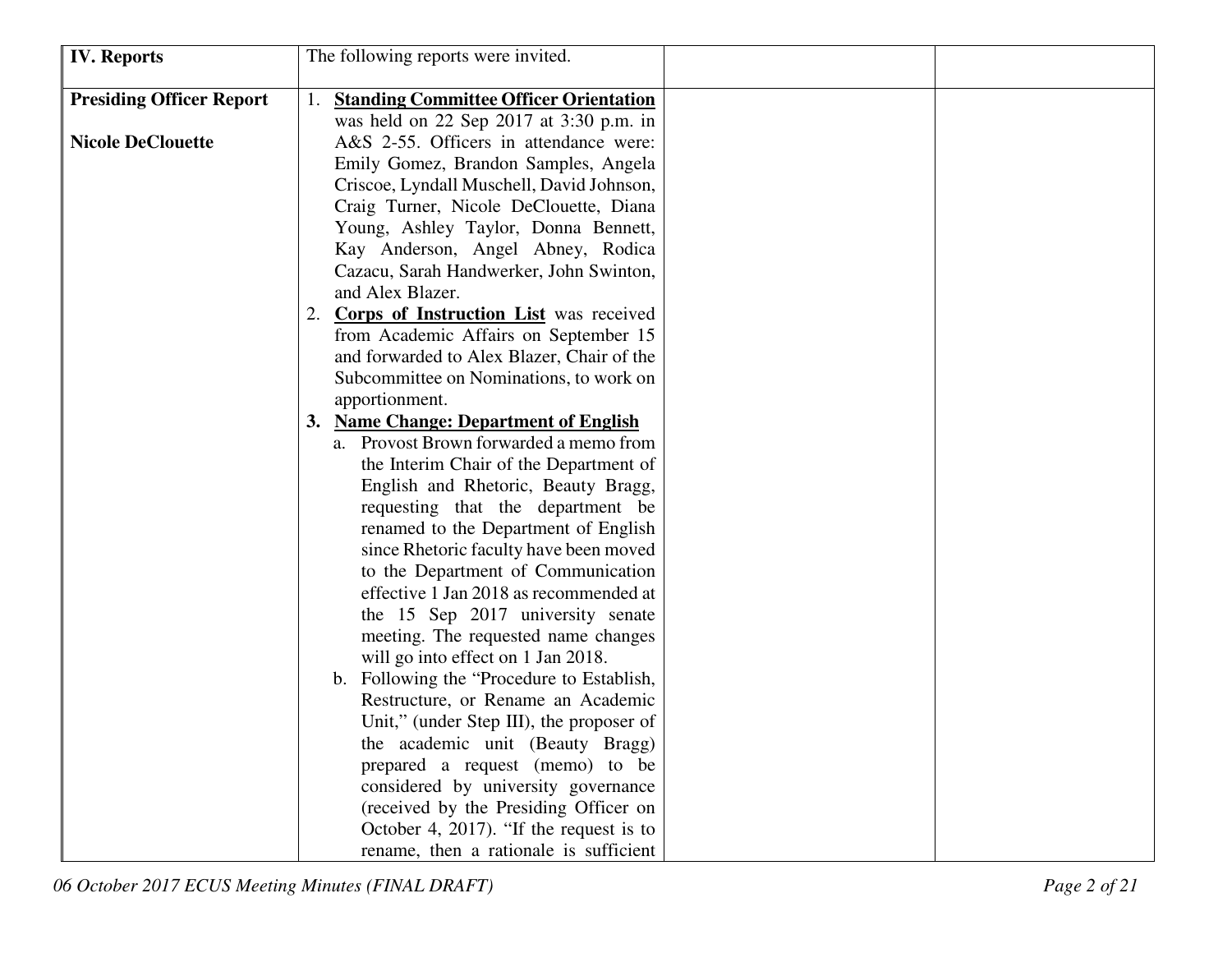| documentation." The rationale has been      |  |
|---------------------------------------------|--|
| provided in the memo.                       |  |
| c. The Provost submitted the request to     |  |
|                                             |  |
| ECUS (received October 4, 2017) (Step       |  |
| $IV$ ).                                     |  |
| d. <b>ECUS Deliberation</b> (Step V): "ECUS |  |
| shall facilitate the review by the          |  |
| University Senate. If recommended, it       |  |
| is forwarded to the Provost."               |  |
| i. Recent practice has been for ECUS        |  |
| to route this to CAPC.                      |  |
| ii. Because this is a department level      |  |
| matter (and not curricular), does           |  |
| ECUS need to re-think how the               |  |
| senate will "review" the request?           |  |
| iii. Should this be presented as an         |  |
| informational item coming from              |  |
| ECUS?                                       |  |
| iv. Should this still be routed through     |  |
| CAPC?                                       |  |
| v. After some discussion noting that        |  |
| 1) if ECUS chooses to facilitate a          |  |
| recommendation<br>by<br>the                 |  |
| university senate, then there is a          |  |
| question of being out of                    |  |
| compliance with the<br>last                 |  |
| sentence of .Section 2 of the               |  |
| university senate bylaws which              |  |
| reads The University Senate                 |  |
| strives to be mindful and                   |  |
| respectful of matters that are              |  |
| more appropriately handled at               |  |
| the divisional, college, and                |  |
| department levels, but may                  |  |
| make<br>recommendations                     |  |
| concerning matters within these             |  |
| that have broader<br>areas                  |  |
|                                             |  |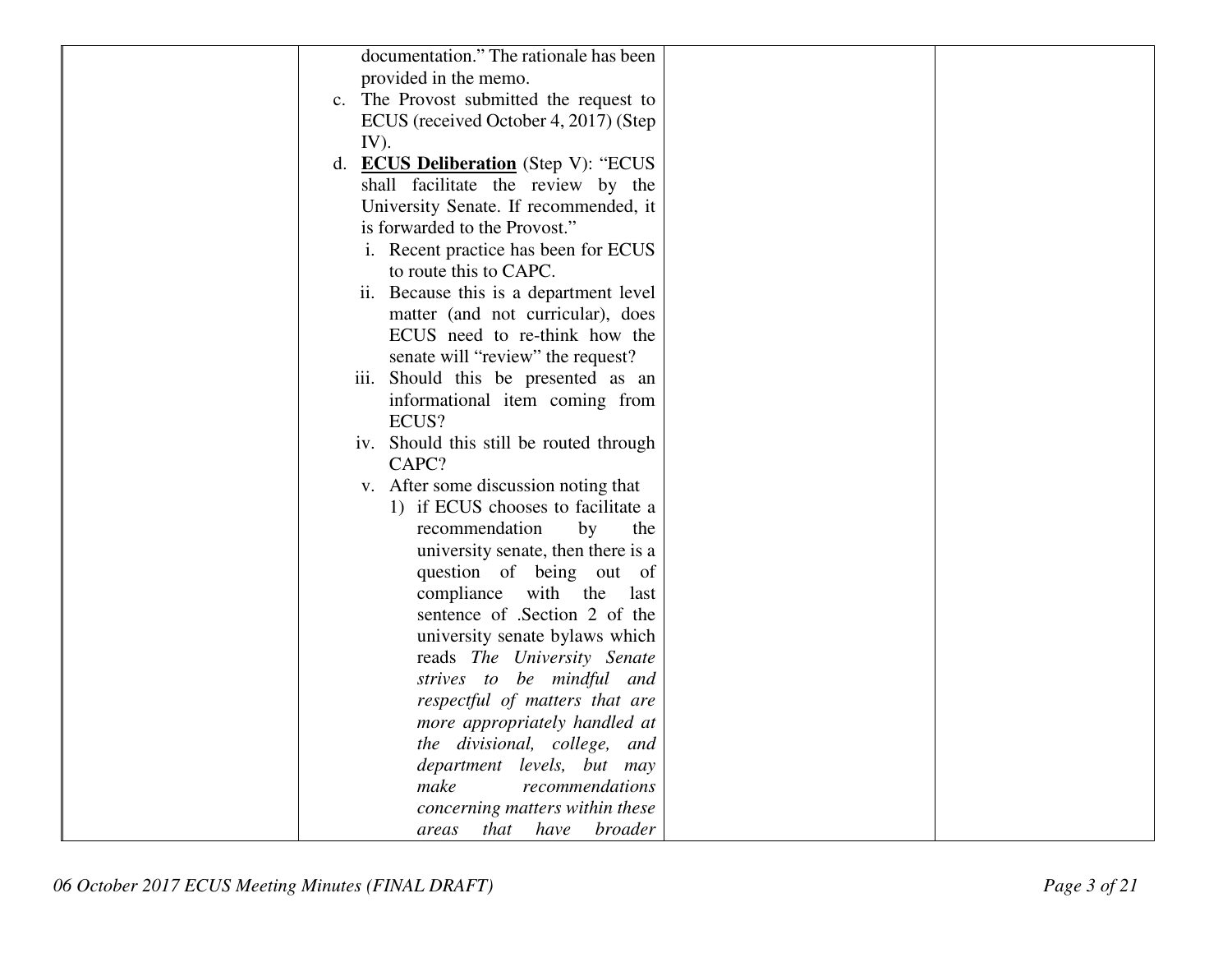|                                | institutional<br>impact<br>or                   |  |
|--------------------------------|-------------------------------------------------|--|
|                                | <i>implications.</i>                            |  |
|                                | 2) if ECUS does not facilitate a                |  |
|                                | recommendation<br>by<br>the                     |  |
|                                | university senate, then there is a              |  |
|                                | question of being out of                        |  |
|                                | compliance with the<br>last                     |  |
|                                | sentence of .the aforementioned                 |  |
|                                | Step V cited in item d above of                 |  |
|                                | the Procedure to Establish,                     |  |
|                                | Restructure, or Rename an                       |  |
|                                | Academic Unit.                                  |  |
|                                | ECUS members present agreed to                  |  |
|                                | sponsor the motion recommending                 |  |
|                                | the name change where only elected              |  |
|                                | faculty senators will be eligible to            |  |
|                                | vote at the 20 Oct 2017 university              |  |
|                                | senate meeting.                                 |  |
| <b>Past Presiding Officer</b>  | As Chavonda Mills had extended regrets and      |  |
| <b>Report</b>                  | was unable to attend this meeting, there was no |  |
|                                | Past Presiding Officer report.                  |  |
| <b>Chavonda Mills</b>          |                                                 |  |
| <b>Presiding Officer Elect</b> | <b>Slate of Nominees/ US Representatives</b>    |  |
| <b>Report</b>                  | Since the 01 Sep 2017 ECUS-SCC, the             |  |
|                                | following changes have been made.               |  |
| <b>Alex Blazer</b>             | <b>SoCC</b> Clif Wilkinson has replaced<br>a.   |  |
|                                | Dana Wood as Area E Volunteer. This             |  |
|                                | replacement was incorporated into the           |  |
|                                | revised slate of nominees in the                |  |
|                                | university senate September consent             |  |
|                                | agenda.                                         |  |
|                                | b. <b>USGFC</b> Following a call for self-      |  |
|                                | nominations from EFS (Elected Faculty           |  |
|                                | Senators) in the first year of their term,      |  |
|                                | Glynnis Haley (EFS, term 05/17 to               |  |
|                                | 04/20) has self-nominated to serve a            |  |
|                                | two-year term as our second USGFC               |  |
|                                |                                                 |  |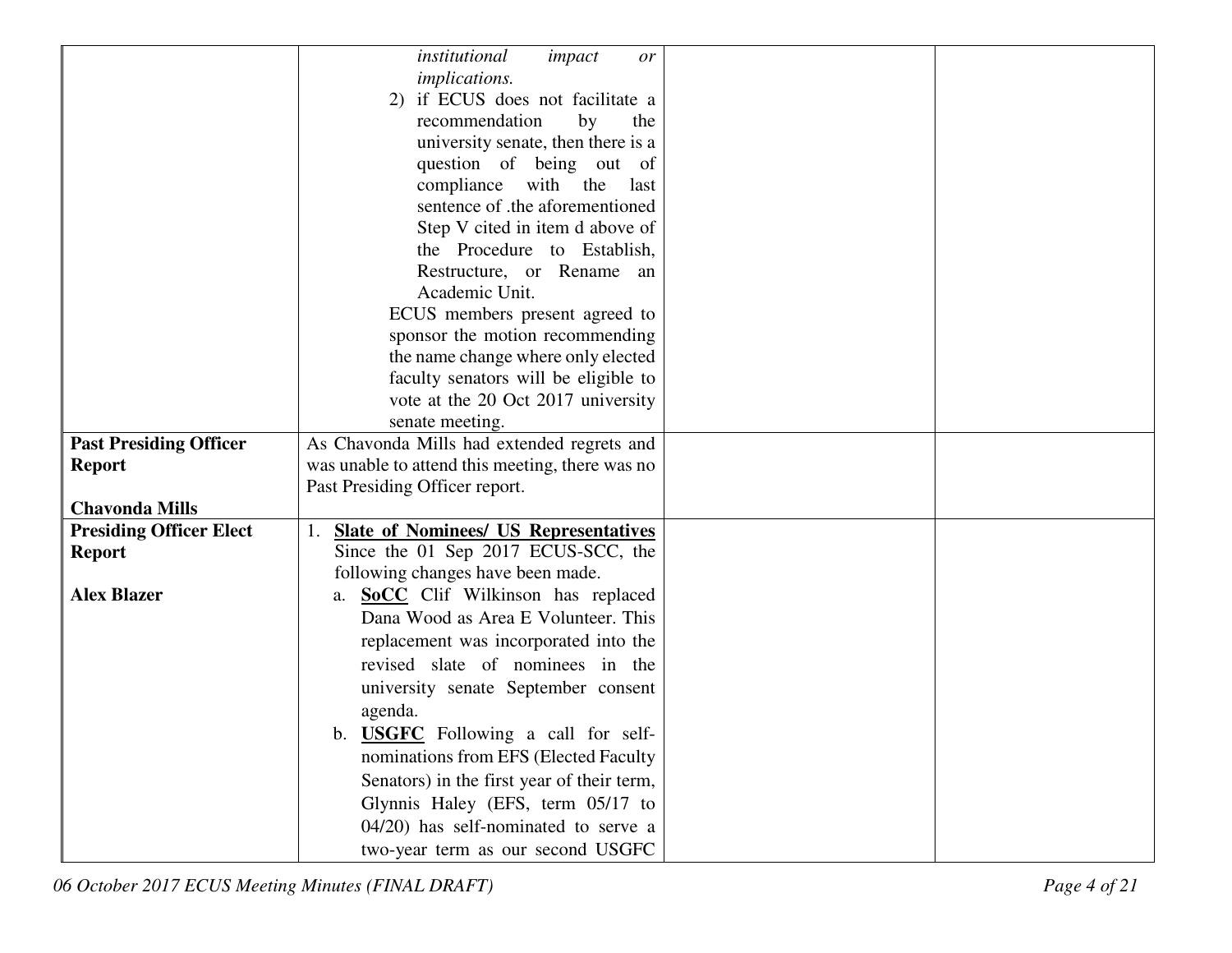| representative. It has been suggested                 |
|-------------------------------------------------------|
| that we hold an election by EFS as the                |
| USGFC representative is elected to                    |
| represent university faculty rather than              |
| selected and approved by ECUS.                        |
| c. LAC Jolene<br>Cole<br>(EFS)<br>has                 |
| volunteered to serve as the university                |
| senate representative on the Liberal                  |
| Arts Council (LAC).                                   |
| <b>Mandatory Student Fee Committee</b><br>d.          |
| Nicole DeClouette<br>(EFS), Evita                     |
| Shinholster (Staff Council),<br>and                   |
| Michael Watson (Staff Council) have                   |
| volunteered to serve on the Mandatory                 |
| Student Fee Committee. They join                      |
| Craig Turner (EFS) in representing the                |
| university senate (the EFSs) and Staff                |
| Council on this committee.                            |
| e. <b>ASBAC</b> Ben McMillan (EFS) has                |
| volunteered to serve as the university                |
| representative<br>on<br>senate<br>the                 |
| Administrative Systems and Banner                     |
| Advisory Committee (ASBAC).                           |
| <b>AASCU</b> Alex Blazer shared a report for an<br>2. |
| AASCU (American Association of State                  |
| Colleges and Universities) meeting he                 |
| attended. This report will be attached to             |
| these minutes as a supporting document.               |
| <b>ECUS Deliberation</b> A question was posed<br>3.   |
| regarding the best way to have university             |
| representatives<br>senate<br>to<br>exchange           |
| information with members of the university            |
| senate. A few options were proposed.                  |
| i. One option proposed was for the                    |
| university senate representative                      |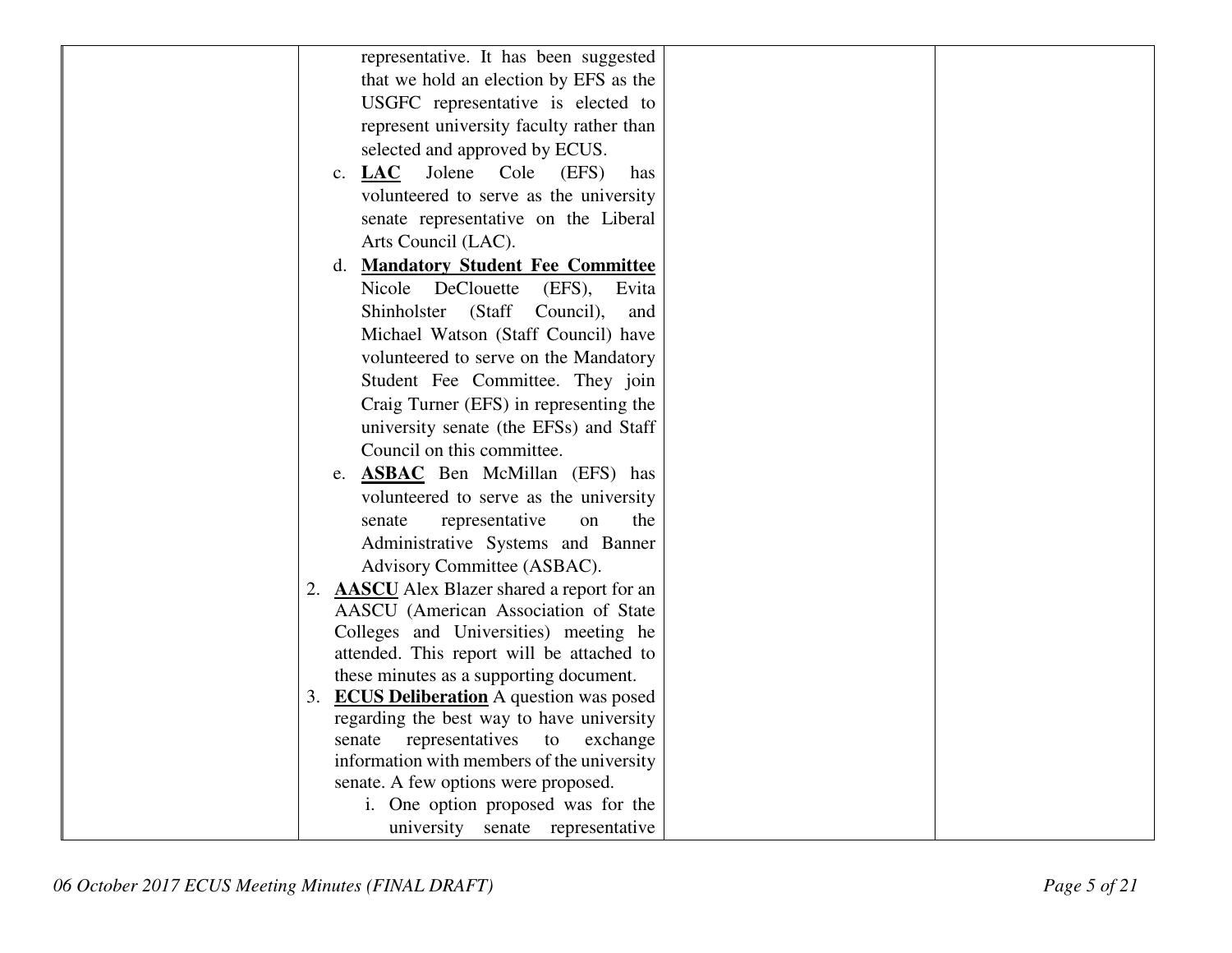|                                                   | provide a report orally at a meeting            |
|---------------------------------------------------|-------------------------------------------------|
|                                                   | of the university senate meeting.               |
|                                                   | ii. Another option proposed was for             |
|                                                   | the university senate representative            |
|                                                   | to use the $us@gesu.edu$ distribution           |
|                                                   | group to interact with the members              |
|                                                   | of the university senate by email.              |
|                                                   | Either method would provide a                   |
|                                                   | channel of communication for the                |
|                                                   | university senate representatives to            |
|                                                   | share information with or request               |
|                                                   | feedback from members of the                    |
|                                                   | university senate.                              |
|                                                   |                                                 |
| <b>Secretary Report</b>                           | Craig Turner indicated that he had nothing to   |
| <b>Craig Turner</b>                               | report as University Senate Secretary.          |
| <b>Library Senator Report</b>                     | Jolene Cole indicated that she had nothing to   |
| <b>Jolene Cole</b><br><b>V. Information Items</b> | report as Library Senator.                      |
| Actions/Recommendations                           |                                                 |
| <b>University Senate Budgets</b>                  | <b>Foundation Account</b> for university senate |
|                                                   | is now established and has a balance of \$0.    |
| <b>Nicole DeClouette</b>                          | <b>Balance</b> The balance of the university    |
|                                                   | senate budget (\$5000 allocation annually)      |
|                                                   | is presently at \$1601.77. This includes a      |
|                                                   | recent debit of \$53.98 for additional          |
|                                                   | notebooks ordered for the 2017 governance       |
|                                                   | retreat. Anticipated expenditures include       |
|                                                   | reimbursement of attendance expenditures        |
|                                                   | to Alex Blazer for USG Faculty Council          |
|                                                   | meetings during the 2017-18 academic            |
|                                                   | year.                                           |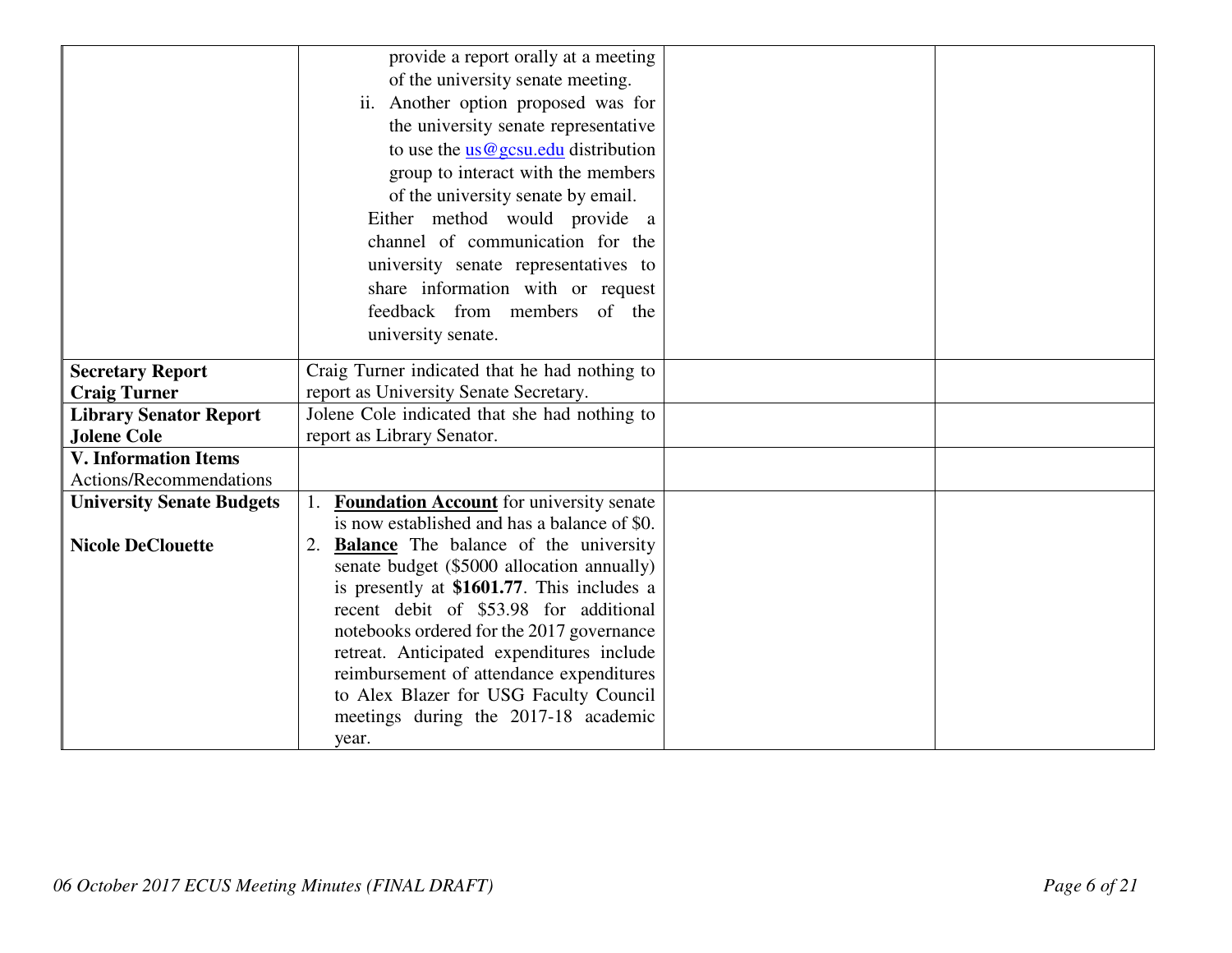| <b>VI. Unfinished Business</b>  |                                                |                                  |                            |
|---------------------------------|------------------------------------------------|----------------------------------|----------------------------|
| <b>Review of Action &amp;</b>   |                                                |                                  |                            |
| <b>Recommendations, Provide</b> |                                                |                                  |                            |
| updates (if any) to Follow-up   |                                                |                                  |                            |
| <b>ECUS Operating</b>           | 01 Sep 2017                                    | 01 Sep 2017                      | 01 Sep 2017                |
| <b>Procedures</b>               | The committee operating procedures for ECUS    | The ECUS committee operating     | Nicole DeClouette shall    |
|                                 | had been discussed during its committee        | procedures were unanimously      | update the academic year   |
| <b>Nicole DeClouette</b>        | session at the 2017 Governance Retreat. At     | adopted as revised by voice vote | in the footer and add the  |
|                                 | that time, revisions to parts of the 2016-17   | with no dissenting vote.         | missing periods<br>then    |
|                                 | <b>ECUS</b><br>operating<br>procedures         |                                  | forward the final draft as |
|                                 | were<br>recommended. Specifically,             |                                  | revised of the 2017-2018   |
|                                 | 1. Throughout updating the academic            |                                  | Operating Procedures to    |
|                                 | year from 2016-2017 to 2017-2018;              |                                  | Craig Turner for archiving |
|                                 | 2. Chair Duties reword the advertising         |                                  | on the university senate   |
|                                 | university senate and committee                |                                  | websites.                  |
|                                 | meetings to university community item;         |                                  |                            |
|                                 | 3. Communication suppressing the list of       |                                  | 06 Oct 2017                |
|                                 | officers to whom regrets should be             |                                  | Nicole DeClouette<br>did   |
|                                 | extended;                                      |                                  | update the academic year   |
|                                 | 4. Quorum & Voting A clarification of the      |                                  | in the footer and add the  |
|                                 | voting status of ECUS members.                 |                                  | missing<br>periods<br>then |
|                                 | Nicole DeClouette had been charged to update   |                                  | forward the final draft as |
|                                 | these operating procedures for ECUS Review     |                                  | revised of the 2017-2018   |
|                                 | and had circulated a revised draft for ECUS    |                                  | Operating Procedures to    |
|                                 | review with the agenda of this meeting.        |                                  | Craig Turner for archiving |
|                                 | Nicole DeClouette reviewed the proposed        |                                  | on the university senate   |
|                                 | revisions that she had drafted for ECUS review |                                  | websites.                  |
|                                 | since the retreat. Specifically,               |                                  |                            |
|                                 | 1. Throughout updating the academic            |                                  |                            |
|                                 | year from 2016-2017 to 2017-2018.              |                                  |                            |
|                                 | Nicole noted the academic year in the          |                                  |                            |
|                                 | footer was still 2016-17 and required          |                                  |                            |
|                                 | updating to 2017-18.                           |                                  |                            |
|                                 | 2. Chair Duties A revision to the sixth        |                                  |                            |
|                                 | bullet was proposed as Ensure                  |                                  |                            |
|                                 | committee meeting times and meeting            |                                  |                            |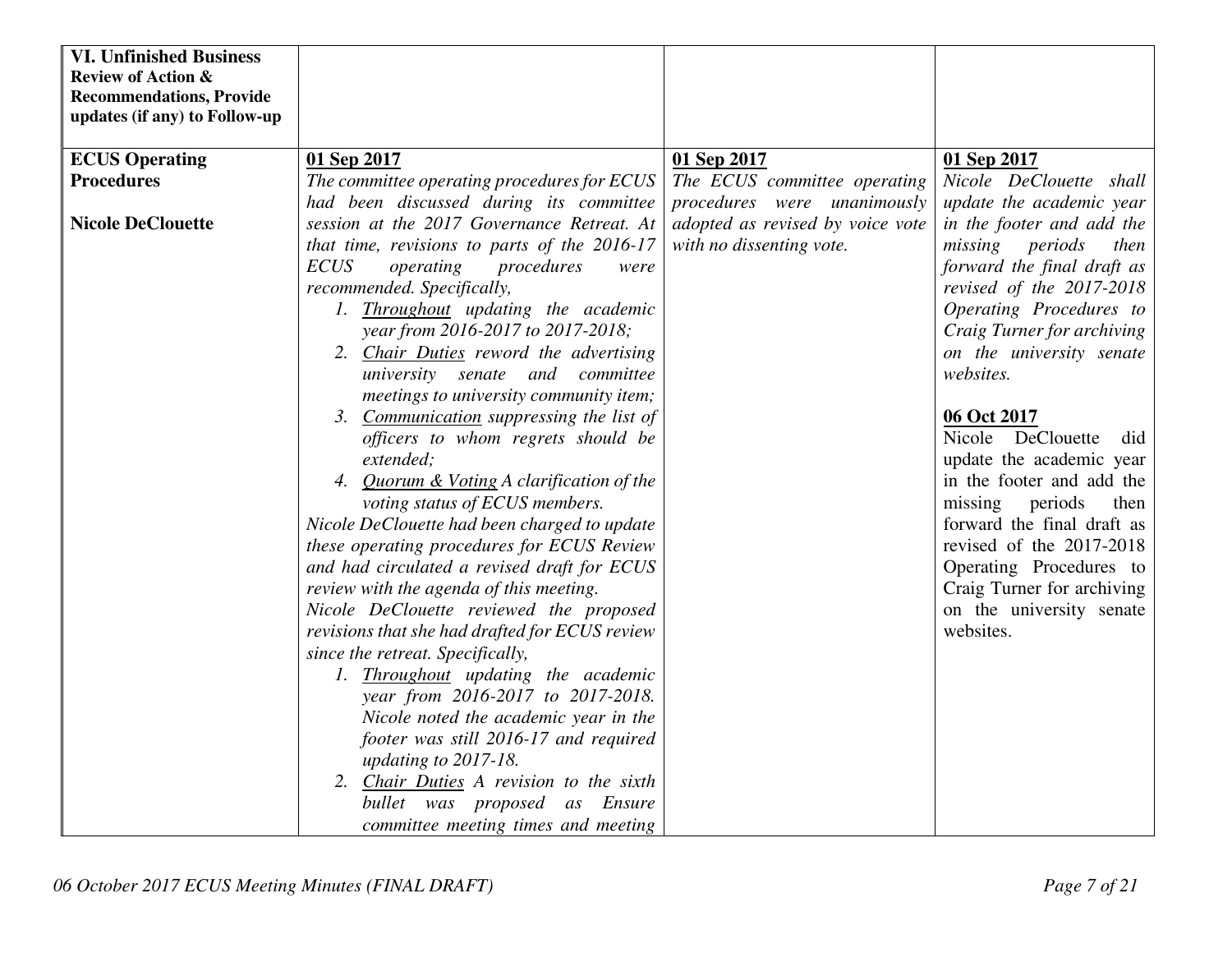|                          | agenda are advertised<br>the<br>on            |
|--------------------------|-----------------------------------------------|
|                          | University Senate website.                    |
|                          | Communication A revision to the<br>3.         |
|                          | second bullet was proposed as Notify          |
|                          | the committee chair and secretary to          |
|                          | extend regrets prior to scheduled             |
|                          | committee meetings.                           |
|                          | 4. Quorum & Voting A revision to the          |
|                          | second bullet was proposed as The             |
|                          | voting status of each member of ECUS          |
|                          | is articulated in the University Senate       |
|                          | Bylaws.                                       |
|                          | 5. Missing Periods It was noted from the      |
|                          | floor that there were some missing            |
|                          | periods in the draft<br>(without)             |
|                          | specification of exact places in the          |
|                          | document) and Nicole DeClouette was           |
|                          | charged to insert them.                       |
| <b>University Senate</b> | 01 Sep 2017                                   |
| <b>Composition</b>       | 1. Nicole DeClouette noted the source of this |
|                          | issue was the identification of the tension   |
| <b>Nicole DeClouette</b> | between the number of elected faculty         |
|                          | senators and the number of elected faculty    |
|                          | senator positions on university senate        |
|                          | committees. Recent practice to relieve this   |
|                          | tension has been to find an elected faculty   |
|                          | senator on SoCC willing to also serve on      |
|                          | CAPC to meet the bylaws requirements          |
|                          | pertinent to elected faculty senators. At     |
|                          | present, Mary Magoulick is serving on both    |
|                          | SoCC and CAPC. The interested reader is       |
|                          | directed to the 31 Mar 2017 ECUS minutes      |
|                          | for more details including ideas that were    |
|                          | proposed during 2016-17 for consideration     |
|                          | to relieve this tension.                      |
|                          | 2. In light of the current development of the |
|                          | university curriculum committee and the       |
|                          | uncertainty of the university curriculum      |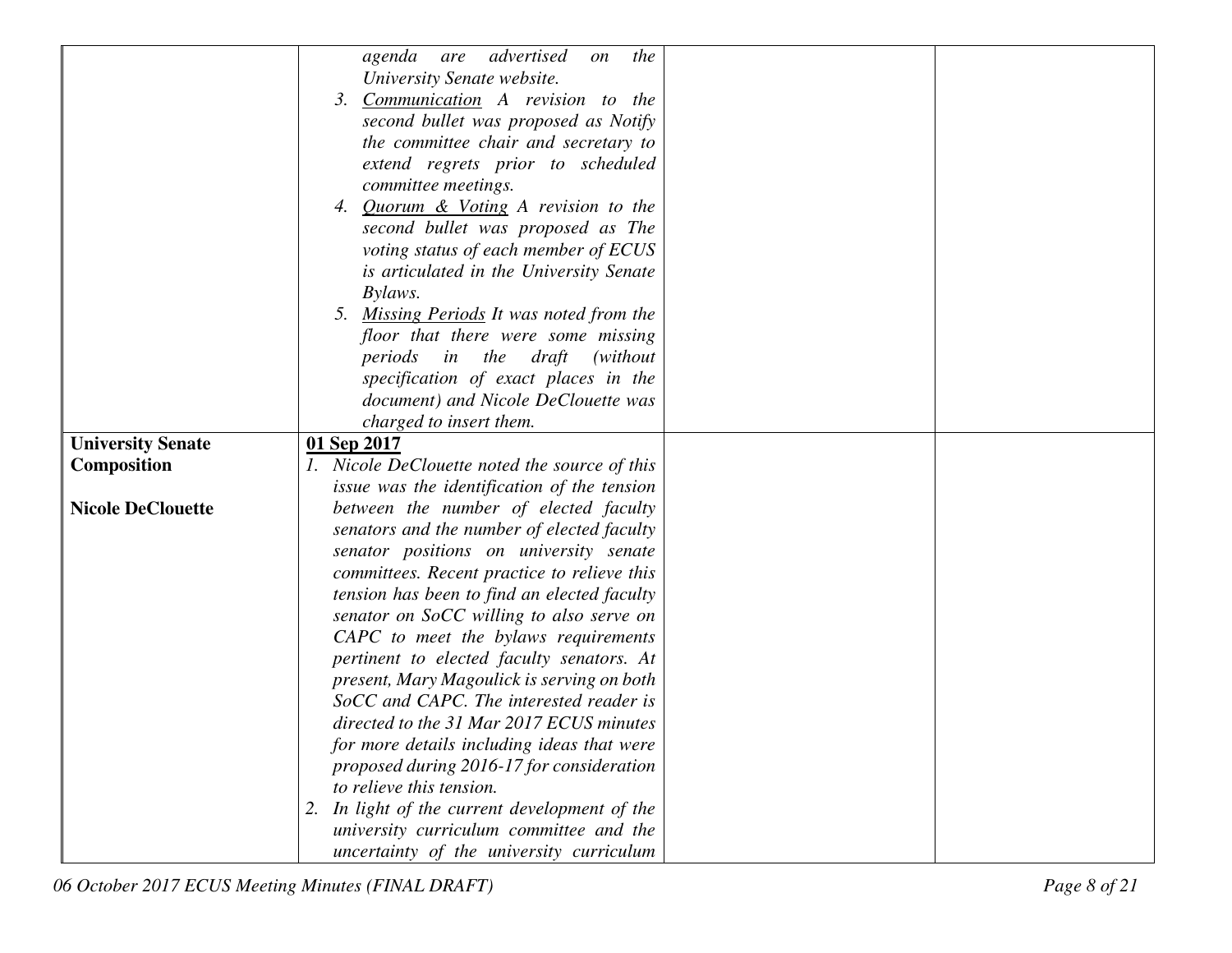|                                | committee's impact on the continuation of                                                     |                                   |
|--------------------------------|-----------------------------------------------------------------------------------------------|-----------------------------------|
|                                | CAPC and SoCC, a recommendation to                                                            |                                   |
|                                | postpone consideration of this issue until                                                    |                                   |
|                                | there is more certainty $-$ which is                                                          |                                   |
|                                | anticipated by January $2018 - was$ offered                                                   |                                   |
|                                | from the floor. There was no dissenting                                                       |                                   |
|                                | voice to this recommended course of action.                                                   |                                   |
|                                | There were brief conversation threads<br>3.                                                   |                                   |
|                                | indicating that CAPC would almost                                                             |                                   |
|                                | certainly persist to review, develop and                                                      |                                   |
|                                | amend curricular policy and curricular                                                        |                                   |
|                                | assessment, the latter being the A of CAPC                                                    |                                   |
|                                | (Curriculum and Assessment Policy                                                             |                                   |
|                                | Committee).                                                                                   |                                   |
| <b>Appeals Process for</b>     | 01 Sep 2017                                                                                   | 01 Sep 2017                       |
| <b>Decisions of University</b> | Nicole DeClouette reminded those present that                                                 | Nicole DeClouette to draft        |
| <b>Senate Committees</b>       | as part of his narrative response to Motion                                                   | language of this appeals          |
|                                | 1617.CAPC.020.C, President Dorman stated                                                      | process in consultation           |
| <b>Nicole DeClouette</b>       | Finally, I charge the ECUS of the University                                                  | with the University Senate        |
|                                | Senate to consider an appeals process whereby                                                 | Parliamentarian<br>John           |
|                                | decisions made by the various committees of                                                   | Sirmans for inclusion in          |
|                                | the University Senate may be considered for                                                   | university senate bylaws as       |
|                                |                                                                                               | well as review and offer          |
|                                | appeal.                                                                                       |                                   |
|                                | This appeals process had been discussed at the<br>2017 Governance Retreat with the conclusion | recommended revisions (if         |
|                                |                                                                                               | any) to the language              |
|                                | that there already exist channels of appeal.                                                  | pertaining to the consent         |
|                                | This retreat session had been co-facilitated by                                               | agenda routinely included         |
|                                | Nicole DeClouette and Chavonda Mills. Nicole                                                  | university<br><i>on</i><br>senate |
|                                | DeClouette provided a synopsis of the findings                                                | agendas.                          |
|                                | of the session.                                                                               |                                   |
|                                | 1. The university senate bylaws already                                                       | 06 Oct 2017                       |
|                                | provide a process by which three university                                                   | Nicole DeClouette had             |
|                                | senators can bring items to ECUS for                                                          | coordinated with John             |
|                                | steering to a committee and possibly result                                                   | Sirmans to prepare draft          |
|                                | in consideration by the university senate as                                                  | language but there was an         |
|                                | a committee of the whole. (See University                                                     | insufficient amount of time       |
|                                | Senate Bylaws IV. Section1)                                                                   | during the meeting to             |
|                                |                                                                                               | review the draft.                 |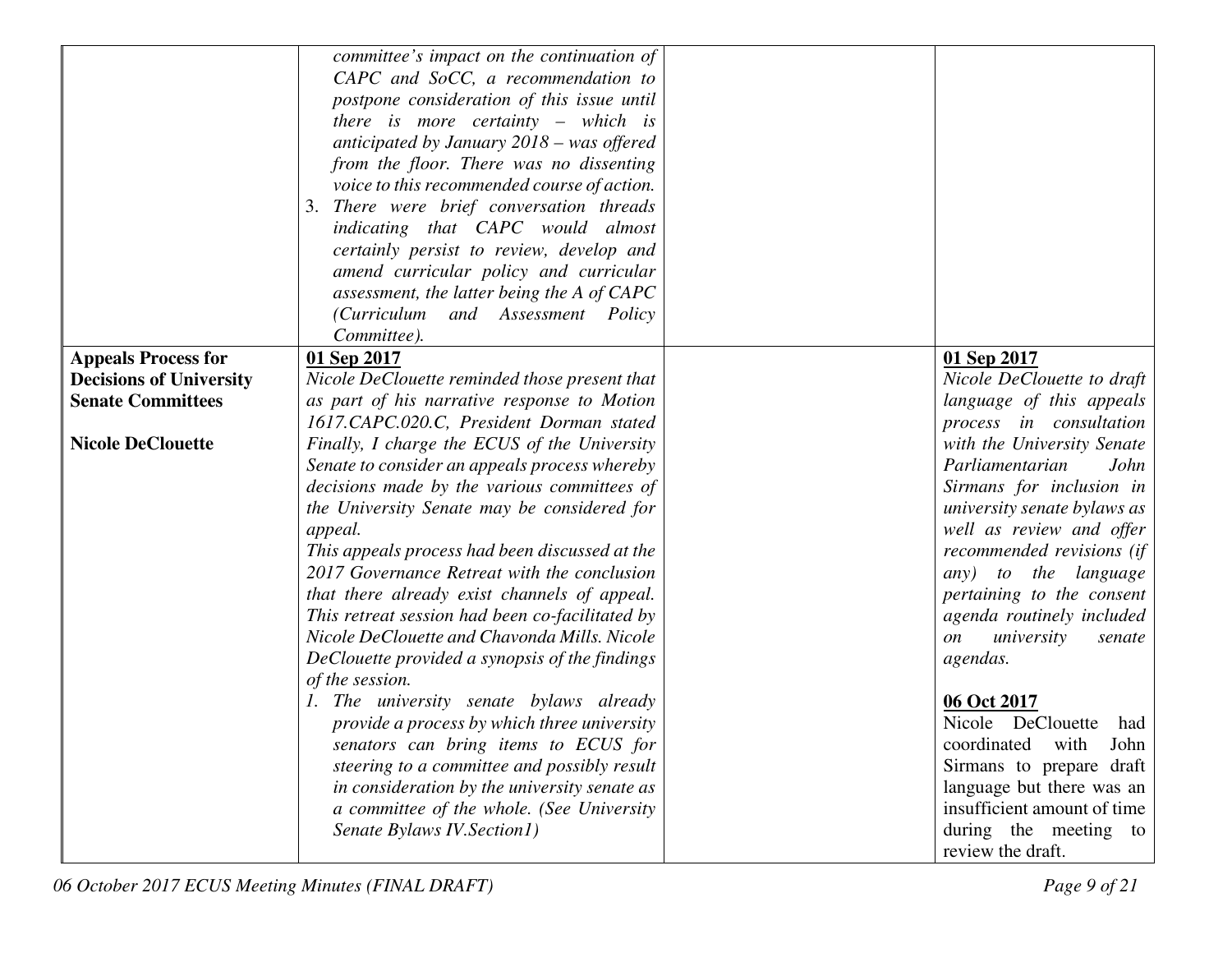|            | 2. All votes coming out of committees be         |  |
|------------|--------------------------------------------------|--|
|            | reported; this includes recommendations          |  |
|            | for a proposal and recommendations               |  |
|            | against a proposal.                              |  |
| i.         | Recommendation for a proposal will               |  |
|            | come to the university senate floor              |  |
|            | either as a formal motion or as an               |  |
|            | informational item on the consent                |  |
|            | agenda.                                          |  |
| ii.        | Recommendation against a proposal                |  |
|            | will come to the university senate               |  |
|            | floor on the consent agenda. A single            |  |
|            | university senator may remove an                 |  |
|            | item from the consent agenda to be               |  |
|            | considered separately.                           |  |
| iii.       | This way each vote will be recorded              |  |
|            | and will provide a way for the                   |  |
|            | university senate to advise the                  |  |
|            | President.                                       |  |
|            | A proposal from the floor was made that Nicole   |  |
|            | DeClouette consult with University Senate        |  |
|            | Parliamentarian John Sirmans to draft            |  |
|            | language articulating the appeals process for    |  |
|            | inclusion in the university senate bylaws as     |  |
|            | well as review and offer recommended             |  |
|            | revisions (if any) to the language pertaining to |  |
|            | the consent agenda routinely included on         |  |
|            | university senate agendas. Those present         |  |
|            | endorsed this proposal with no dissenting        |  |
| voice.     |                                                  |  |
|            | Finally, it was noted this information would be  |  |
|            | shared with standing committee chairs at the     |  |
|            | ECUS-SCC meeting immediately following this      |  |
|            | meeting inviting and incorporating their         |  |
| feedback.  |                                                  |  |
|            |                                                  |  |
| 6 Oct 2017 |                                                  |  |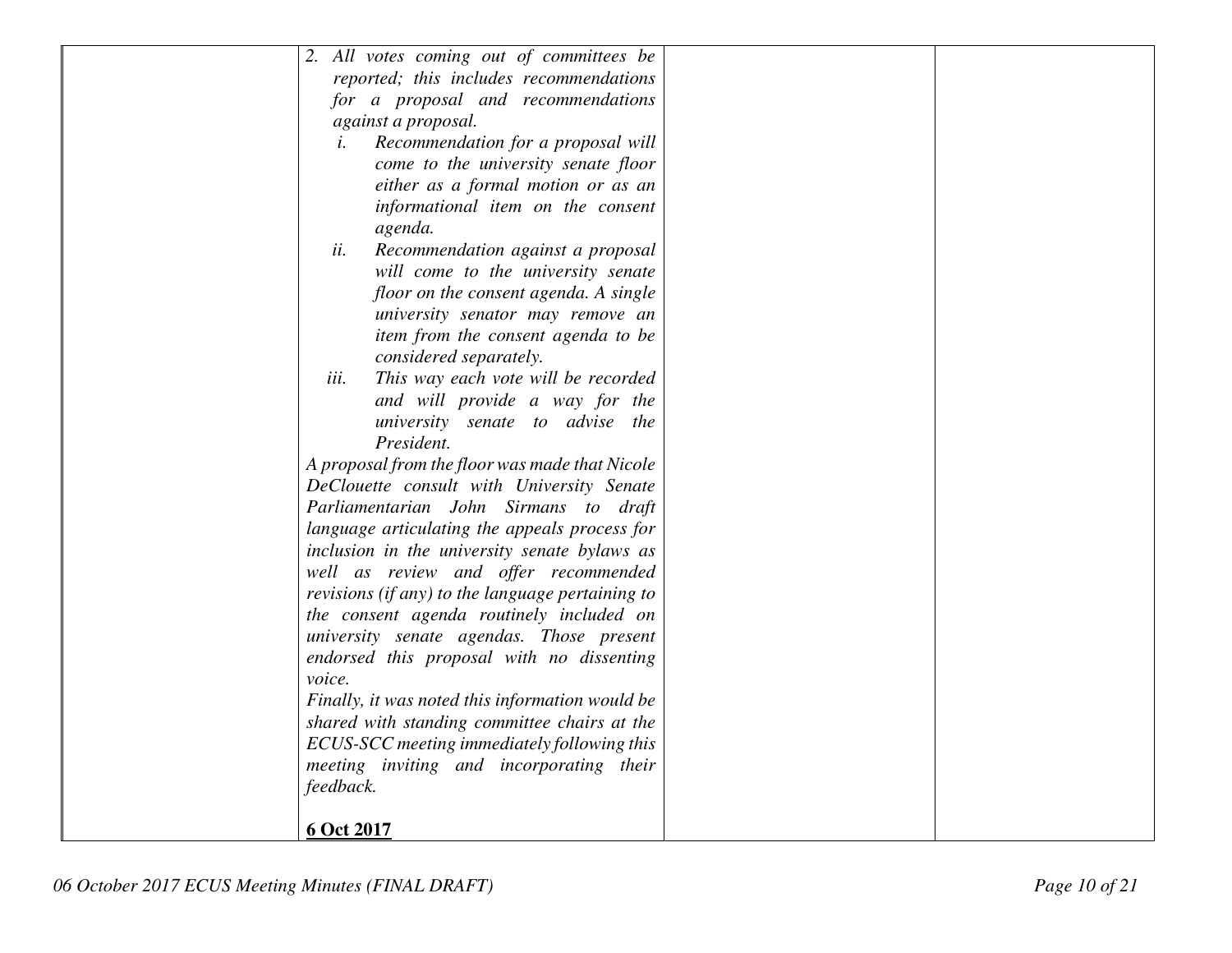|                                 | Due to the shortness of time, copies of the draft |                              |
|---------------------------------|---------------------------------------------------|------------------------------|
|                                 | appeal process prepared by Nicole DeClouette      |                              |
|                                 | and John Sirmans were disseminated to those       |                              |
|                                 | present with deliberation on the draft            |                              |
|                                 | postponed to a future ECUS-SCC meeting.           |                              |
| <b>University Senate Bylaws</b> | 01 Sep 2017                                       | 01 Sep 2017                  |
|                                 | Nicole DeClouette reminded those present that     | 1. Will Hobbs to draft       |
| <b>Nicole DeClouette</b>        | as part of his narrative response to Motion       | alternative wording to       |
|                                 | 1617.CAPC.020.C, President Dorman stated          | policy-recommending          |
|                                 | With this decision, I also charge the current     | or policy-making and         |
|                                 | presiding officer of the University Senate for    | forward it to Qiana          |
|                                 | Fall 2017 and the former presiding officer        | Wilson.                      |
|                                 | (2016-17) to meet with the University General     | Turner<br>2.<br>Craig<br>was |
|                                 | Counsel during the summer and prepare for         | charged<br>draft<br>to       |
|                                 | the University Senate reading at its first        | language<br>addressing       |
|                                 | meeting during the retreat this August, a         | voting restrictions on       |
|                                 | bylaws of the University Senate that fully        | academic matters and         |
|                                 | aligns with the higher order documents: BOR       | forward it to Qiana          |
|                                 | Policy and Institutional Statutes, paying         | Wilson.                      |
|                                 | special attention to the role of the University   | Nicole DeClouette to<br>3.   |
|                                 | Senate in curricular matters as prescribed by     | provide clear deadlines      |
|                                 | the higher order documents.                       | for feedback when the        |
|                                 | University Counsel Qiana Wilson was present       | draft is disseminated to     |
|                                 | to field questions on a draft of proposed         | all university senate        |
|                                 | university senate bylaws revisions $-$ including  | committee members for        |
|                                 | narrative to indicate the rationale pertaining to | review.                      |
|                                 | the compliance with higher order documents $-$    | 4. Nicole DeClouette to      |
|                                 | that Qiana Wilson had prepared which Nicole       | ensure the first reading     |
|                                 | DeClouette had circulated prior to the meeting    | can occur at the 20 Oct      |
|                                 | with the meeting agenda.                          | 2016 university senate       |
|                                 | On page 6, pertaining to CAPC Scope,              | <i>meeting.</i>              |
|                                 | it was noted that the curricular review           |                              |
|                                 | function of CAPC was still present in             | 06 Oct 2017                  |
|                                 | the draft. After some discussion, the             | 1. Will Hobbs did draft      |
|                                 | proposal supported by those present               | alternative wording to       |
|                                 | with no dissenting voice was to replace           | policy-recommending          |
|                                 | In addition to its policy recommending            | or policy-making and         |
|                                 | function, this committee shall be                 |                              |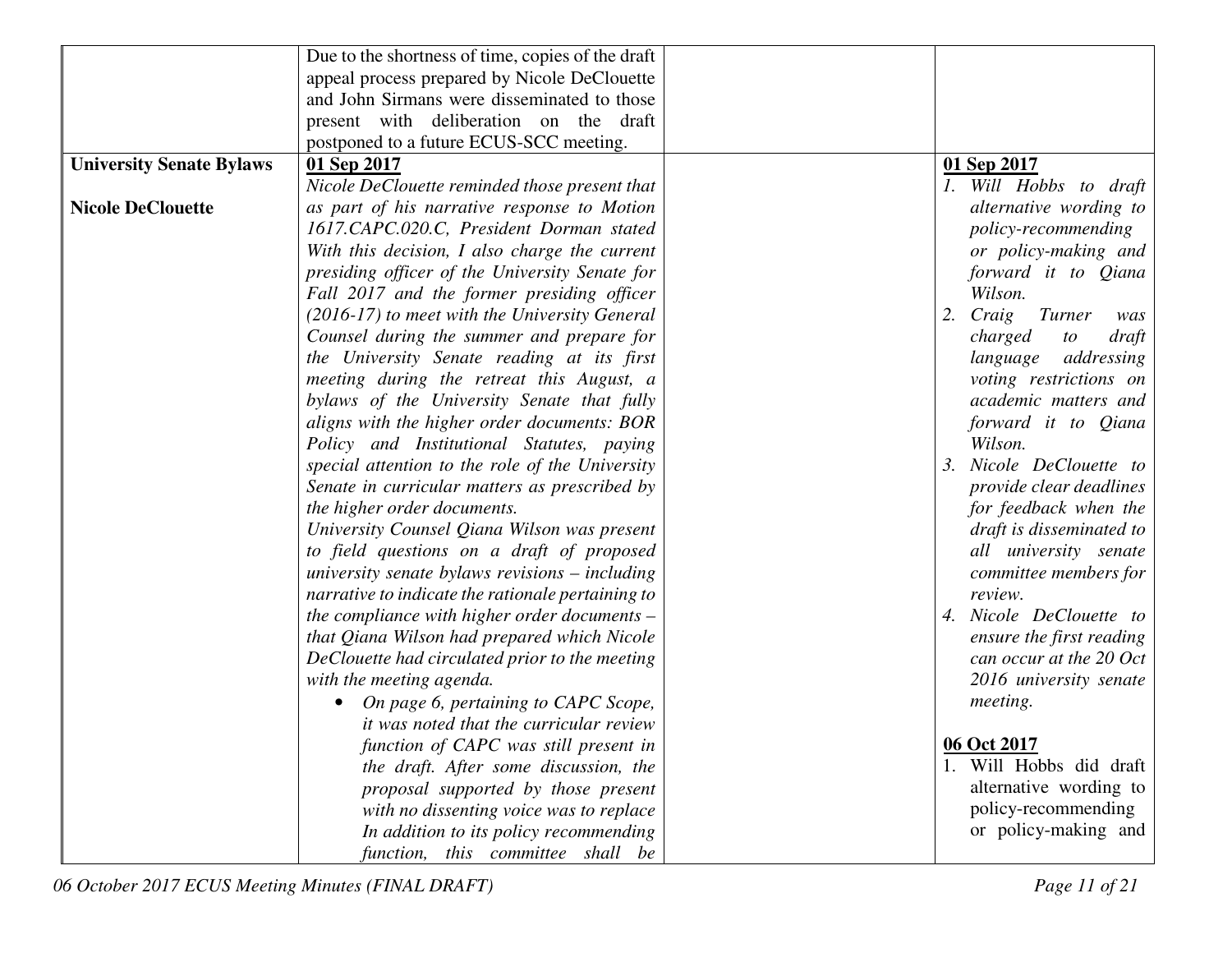| responsible<br>for<br>reviewing<br>and         | forwarded it to Qiana     |
|------------------------------------------------|---------------------------|
| approving proposals to create or               | Wilson.                   |
| deactivate certificates, concentrations,       | 2. Craig Turner did draft |
|                                                |                           |
| degree programs, and minors, as well           | language<br>addressing    |
| as the periodic review of general              | voting restrictions on    |
| education requirements and learning            | academic matters and      |
| outcomes.<br><i>This</i><br>committee<br>also  | forwarded it to Qiana     |
| provides advice, as appropriate, on            | Wilson.                   |
| procedural matters<br>relating<br>to           | 3. Nicole DeClouette did  |
| curriculum and academic assessment.            | provide clear deadlines   |
| with                                           | for feedback when the     |
| In addition to its policy recommending         | draft is disseminated to  |
| function, this committee shall also            | all university senate     |
| provide advice, as appropriate, on             | committee<br>members      |
| procedural matters<br>relating<br>to           | for review.               |
| curriculum and academic assessment.            | 4. Nicole DeClouette did  |
| o A clarification was requested                | ensure the first reading  |
| regarding whether CAPC would                   | can occur at the 20 Oct   |
| retain this curricular review                  | 2016 university senate    |
| function as the details (charge,               | meeting                   |
| composition, etc.) of the university           |                           |
| curriculum committee are being                 |                           |
| developed.                                     |                           |
| President Dorman noted that<br>$\circ$         |                           |
| Provost Brown could name a group               |                           |
| (possibly CAPC) as the university              |                           |
| curriculum committee in proxy until            |                           |
|                                                |                           |
| such time as the university                    |                           |
| curriculum committee is launched.              |                           |
| An observation from the floor noted<br>$\circ$ |                           |
| that current bylaws of the university          |                           |
| senate are in force – which would              |                           |
| include the curricular review                  |                           |
| function of $CAPC$ – until a bylaws            |                           |
| revision is recommended by the                 |                           |
| university senate and approved by              |                           |
| the University President.                      |                           |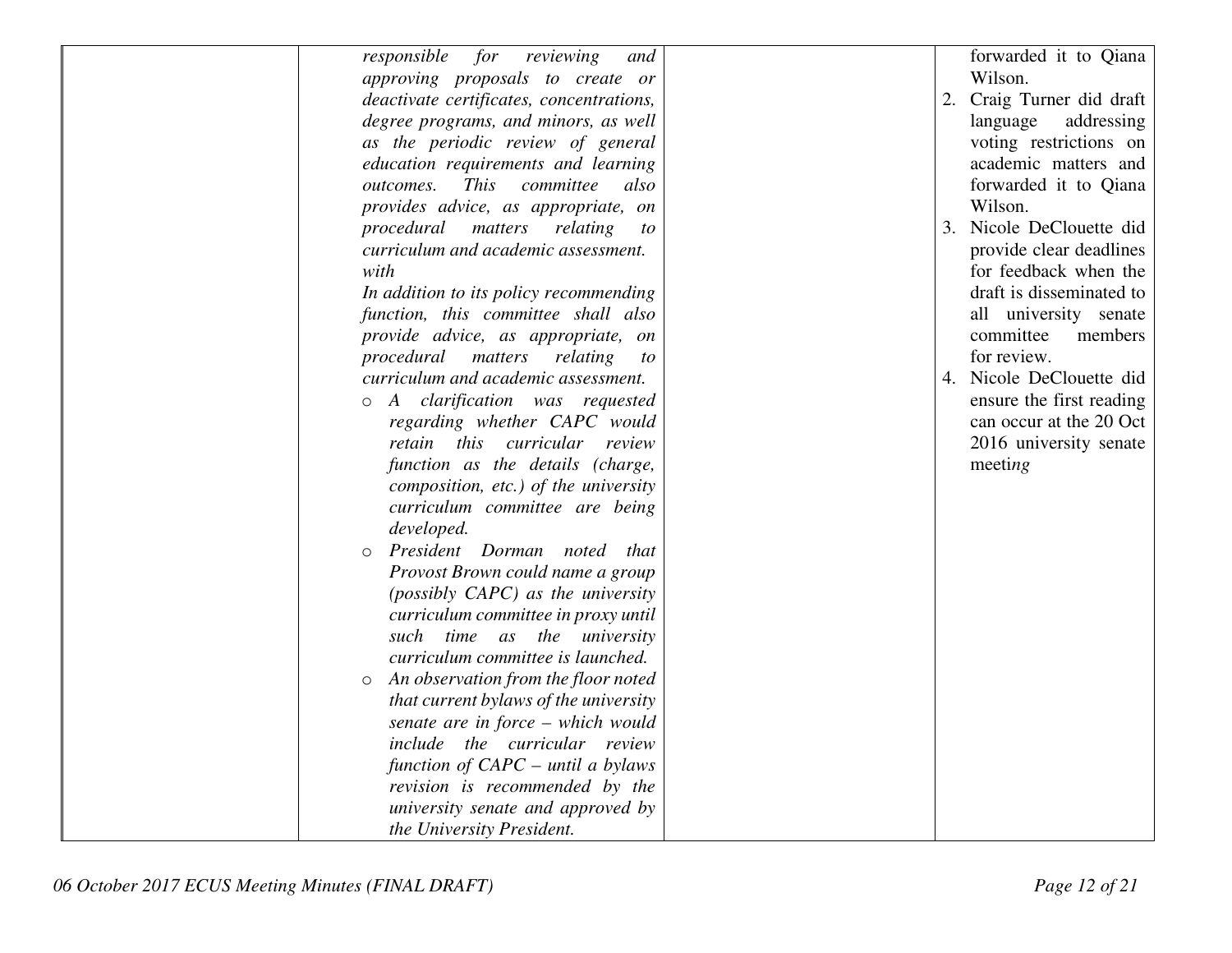| On page 5, a clarification of the         |
|-------------------------------------------|
| rationale for autonomy of IRB and         |
| intellectual property committees was      |
| requested as this autonomy was the        |
| justification for striking intellectual   |
| property, human subjects and research     |
| from the APC scope. The clarification     |
| offered was that there were various       |
| federal and state laws as well as BoR     |
| policies that were the justification,     |
| among them the cited 45 CFR 46.           |
| An editorial suggestion emerged from      |
| the floor to replace be concerned with    |
| with review and recommend in scopes       |
| of APC, CAPC, FAPC, RPIPC, SAPC.          |
| On page 1, a clarification for the        |
| rational of striking The University       |
| Senate is endowed with all the            |
| legislative powers and authority of the   |
| University Faculty was requested. The     |
| rationale offered was the concern of the  |
| universal (all) endowment of legislative  |
| powers from university faculty to         |
| university senate.                        |
| On page 1, it was noted that policy-      |
| making was proposed to be replaced by     |
| policy-recommending and it<br>was         |
| thought that alternative wording might    |
| be considered. While all agreed that      |
| regardless of the wording, all actions of |
| university senate are subject to          |
| approval of the university president,     |
| there was some desire to find             |
| alternative wording. When no specific     |
| alternative from the floor was            |
| immediately forthcoming, Will Hobbs       |
| agreed to draft some alternative          |
| wording and send it to Qiana Wilson.      |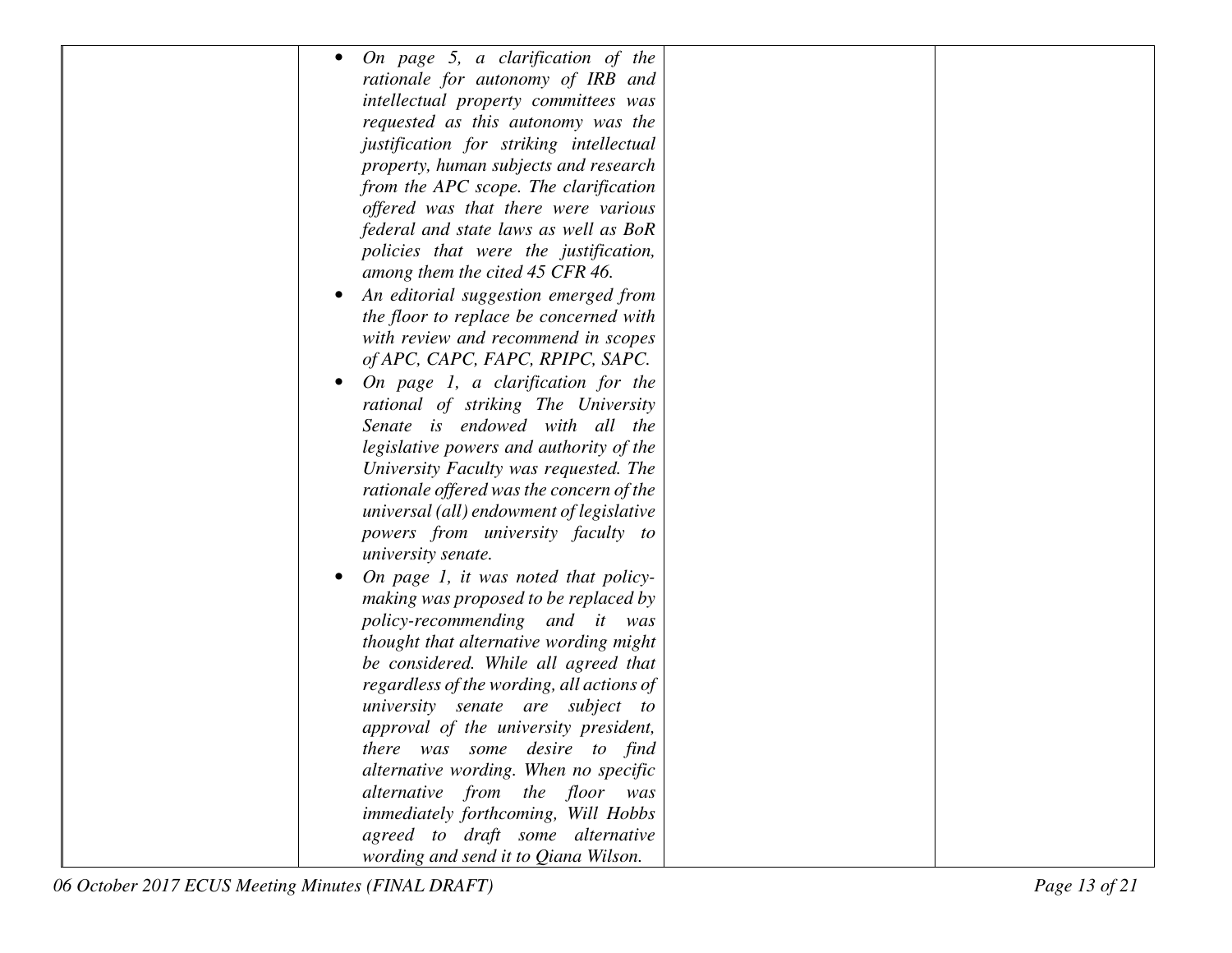| It was noted from the floor that a<br>$\bullet$ |  |
|-------------------------------------------------|--|
| restriction of voting on academic               |  |
| matters to faculty was not among the            |  |
| proposed revisions.<br>Conversation             |  |
| points included                                 |  |
| whether to restrict voting to corps<br>$\circ$  |  |
| of instruction faculty or elected               |  |
| faculty senators on such matters                |  |
| presidential<br><i>(noting)</i><br>some         |  |
| appointees are corps of instruction             |  |
| faculty and not elected faculty                 |  |
| senators) with no clear consensus               |  |
| for which to adopt                              |  |
| how to define academic matters,<br>$\circ$      |  |
| with a proposal being the six areas             |  |
| from the AAUP Statement on                      |  |
| Government<br>of Colleges<br>and                |  |
| Universities and not exclusively                |  |
| defined as motions sponsored by                 |  |
| academic committees (APC, CAPC,                 |  |
| FAPC). the primary interest being               |  |
| academic<br>ensure<br>matters<br>to             |  |
| emerging from the university senate             |  |
| floor (transcending such motions)               |  |
| be included                                     |  |
| As no satisfactory language emerged             |  |
| from the floor, Craig Turner was                |  |
| charged to draft language addressing            |  |
| voting restrictions on academic matters         |  |
| and forward it to Qiana Wilson.                 |  |
| <b>Next Steps</b>                               |  |
| • It was noted that at the governance           |  |
| retreat, there was a promise made to            |  |
| circulate a draft of proposed bylaws            |  |
| revisions to all members of all                 |  |
| university senate committees providing          |  |
| them an opportunity to review the draft         |  |
| and offer feedback.                             |  |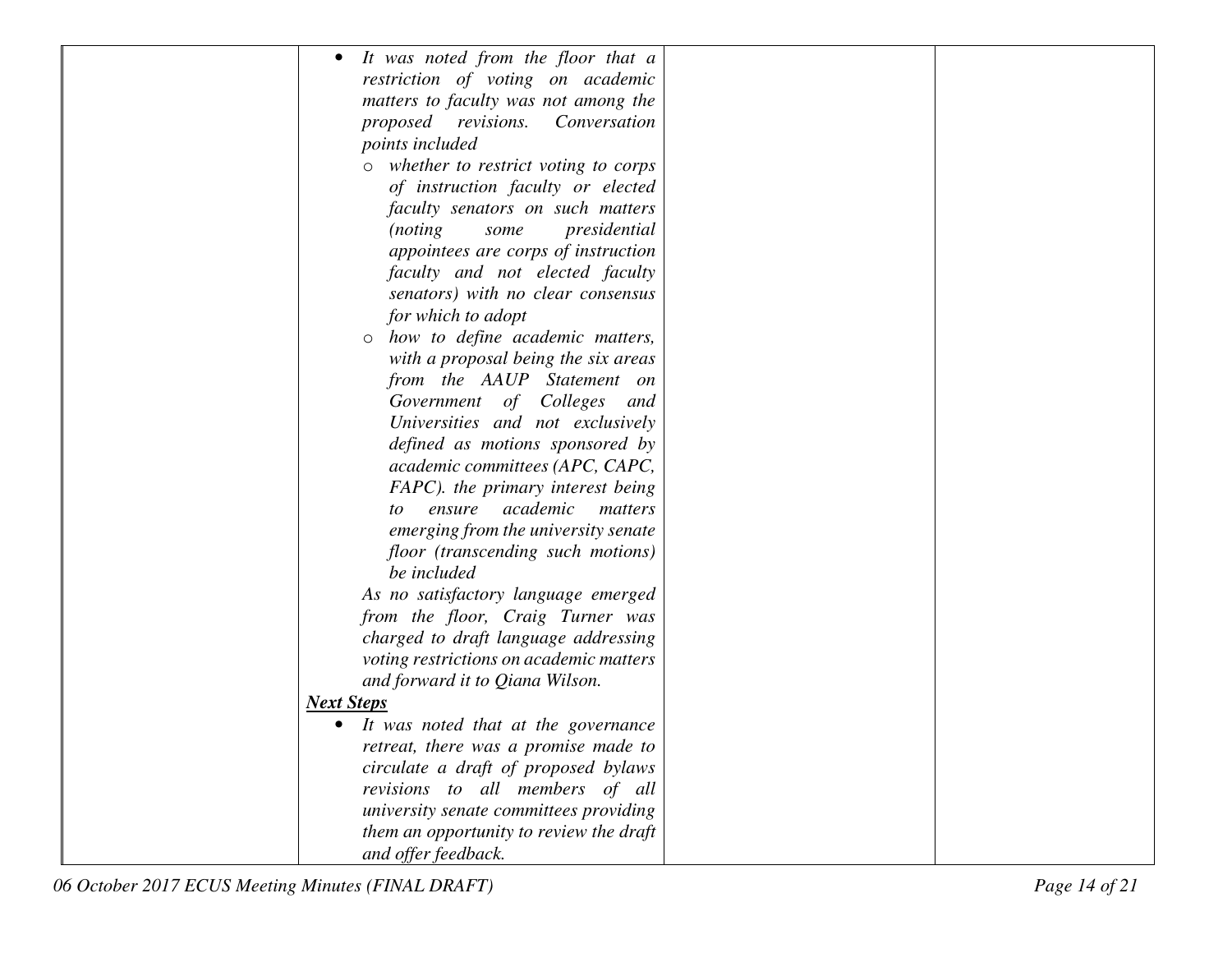| Given the charge of President Dorman               |  |
|----------------------------------------------------|--|
| to address these revisions at the first            |  |
| of<br>University<br>meeting<br>Senate              |  |
| (scheduled for $15$ Sep $2017$ ), this             |  |
| review seemed implausible.                         |  |
| President Dorman noted that he was<br>$\bullet$    |  |
| satisfied that due diligence is being              |  |
| applied to the preparation of the draft            |  |
| and granted permission to postpone the             |  |
| first reading of the proposed bylaws               |  |
| revisions to the 20 Oct 2017 university            |  |
| senate meeting allowing time for a                 |  |
| review as promised during the retreat.             |  |
| There were recommendations from the<br>$\bullet$   |  |
| floor that Nicole DeClouette provide               |  |
| clear deadlines for feedback when the              |  |
| draft is disseminated to all university            |  |
| senate committee members for review                |  |
| to ensure the first reading can occur at           |  |
| the 20 Oct 2016 university senate                  |  |
| <i>meeting.</i>                                    |  |
| Finally, it was noted that this draft<br>$\bullet$ |  |
| including proposed revisions would be              |  |
| informed with further deliberation and             |  |
| consultation with standing committee               |  |
| chairs at the ECUS-SCC meeting                     |  |
| <i>immediately following this meeting.</i>         |  |
|                                                    |  |
| 06 Oct 2017                                        |  |
| <b>Summary New Draft</b> Qiana Wilson,             |  |
| University Counsel, presented the most             |  |
| recent draft of proposed bylaws and statutes       |  |
| revisions to bring these into compliance           |  |
| with the higher order documents.                   |  |
| a. Statutes Article IV Section 1 is revised        |  |
| with language mimicking in part the                |  |
| USG Faculty Council language in BoR                |  |
| policy.                                            |  |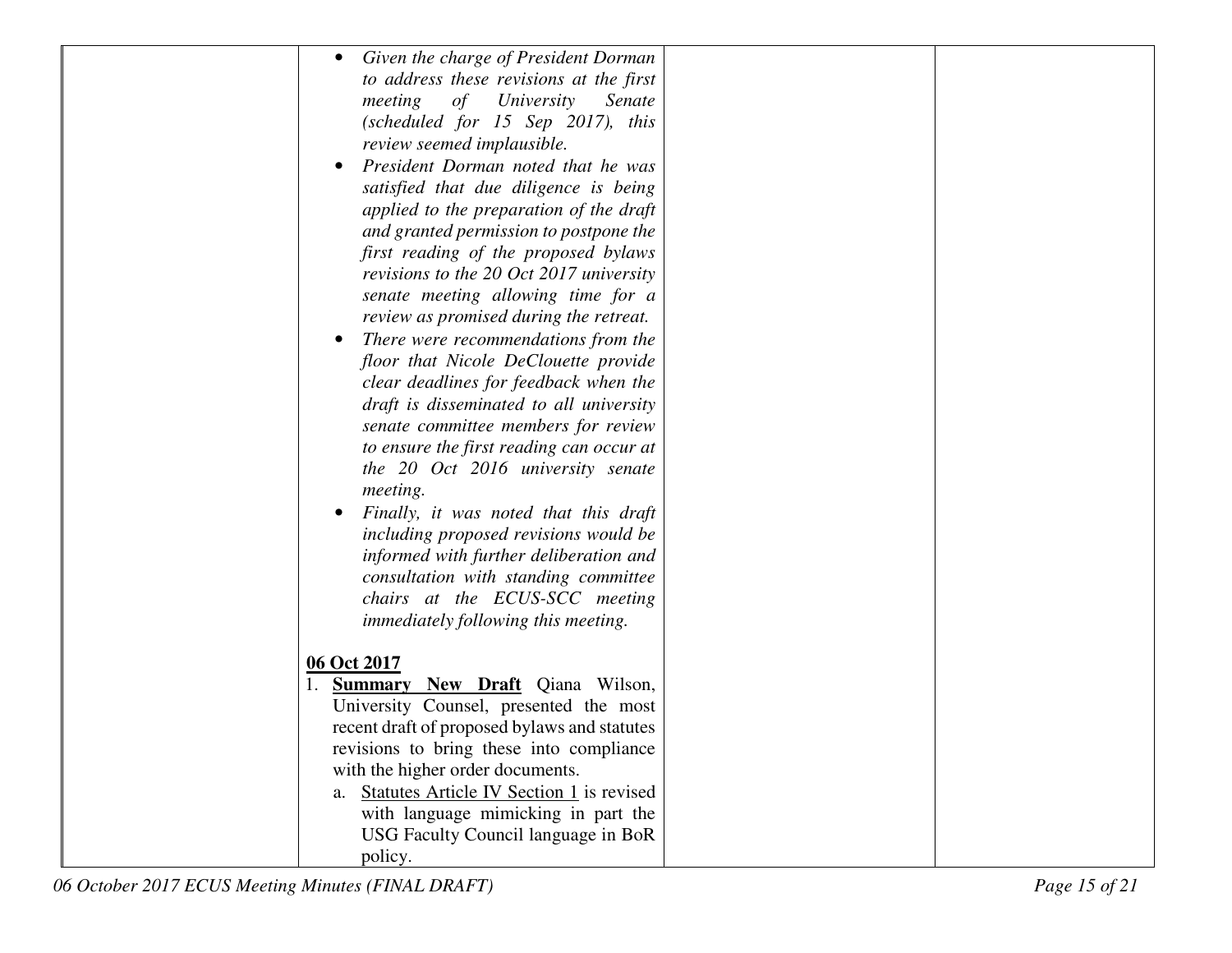| b. Statutes Article IV Section 3 is revised                     |
|-----------------------------------------------------------------|
| with the addition of so long as the                             |
| University Senate remains mindful of                            |
| the autonomy of the individual unit and                         |
| the recommendations are related to the                          |
| students' educational process.                                  |
| <b>Statutes Article IV Section 4</b> (veto) is<br>$c_{\cdot}$   |
| revised with veto replaced by <i>not to</i>                     |
| accept.                                                         |
| Only Faculty Vote on Academic<br>d.                             |
| Matters language drafted by Craig                               |
| Turner informed by email consultation                           |
| with ECUS was proposed for insertion                            |
| as II. Section 1.A.1.a of the university                        |
| senate bylaws.                                                  |
| Statutes Article IV, Section V<br>e.                            |
| (revisions) provided an opinion that                            |
| statutes may need further refinement or                         |
| a change in the statutes revision process                       |
| to properly recognize the authorities of                        |
| the university president.                                       |
| <b>ECUS-SCC Deliberation</b> Captured here<br>2.                |
| are the takeaways of the conversation                           |
| points of the deliberation, certainly not a                     |
| transcript of every statement made. The                         |
| items here correspond to the items in 1                         |
| above $-$ i.e 2.a details deliberation about                    |
| 1.a, 2.b details deliberation about 1.b, etc.                   |
| a. This proposal triggered questions that                       |
| were discussed with no clear consensus                          |
| language emerging such as                                       |
| i. What is the difference between                               |
| policy and rules and regulations?                               |
| <they are="" essentially="" same="" the=""></they>              |
| ii. What is the compliance issue with                           |
| assembly?                                                       |
| policy-making<br>the                                            |
| <some campus="" interpret="" on="" th="" that="" to<=""></some> |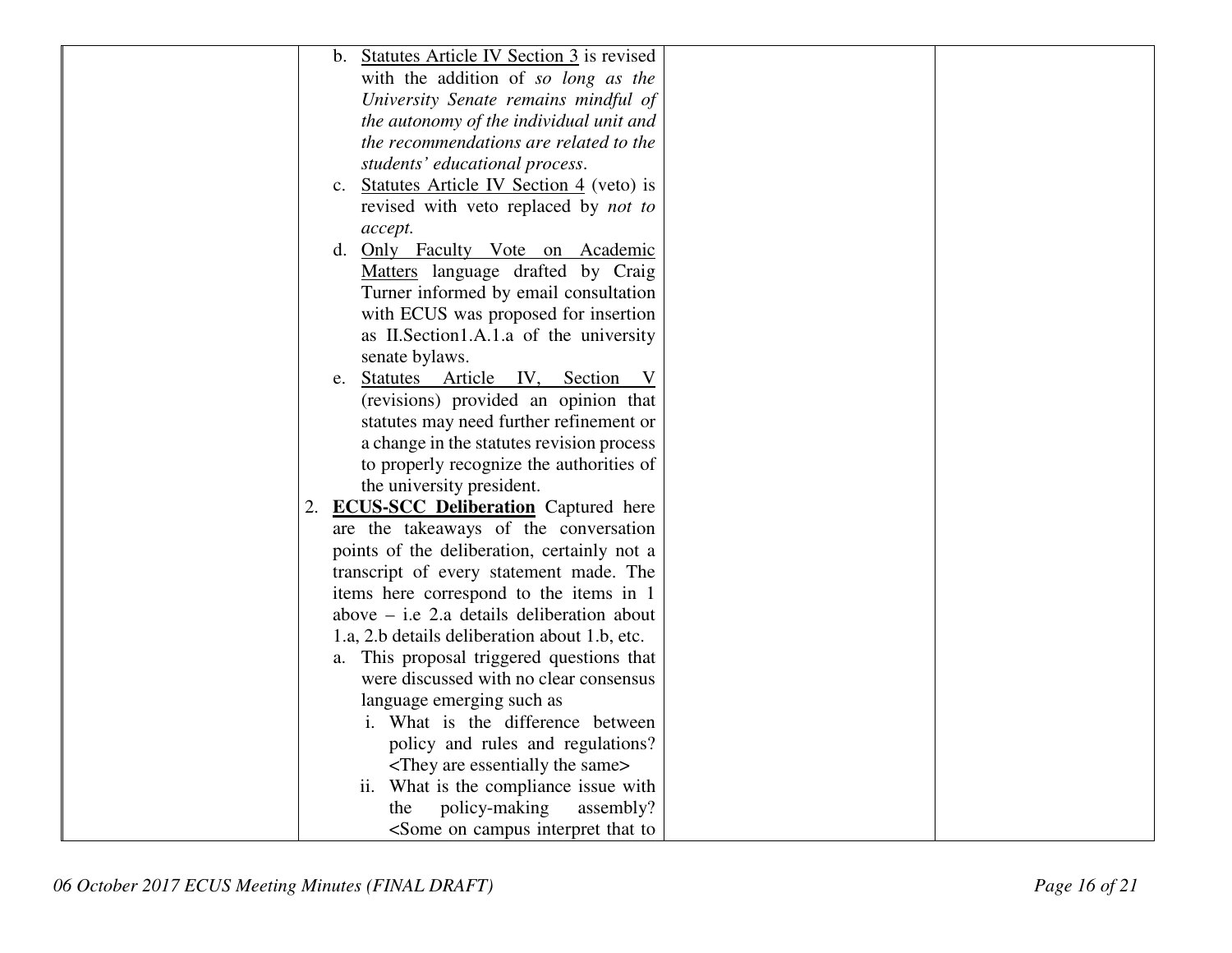| reference all policy including                            |
|-----------------------------------------------------------|
| department/unit policy.>                                  |
| <authority for="" making="" policy<="" td=""></authority> |
| resides<br>with<br>the<br>university                      |
| president, the university senate can                      |
| only recommend policies subject to                        |
| the approval of the university                            |
| president.>                                               |
| b. This proposal triggered a question that                |
| was discussed with no clear consensus                     |
| language emerging.                                        |
| i. What is the meaning of the phrase                      |
| students' educational process?                            |
| c. This proposal received no significant                  |
| discussion as new language was not                        |
| considered in the order in which it                       |
| appeared in the table of proposed                         |
| revisions.                                                |
| This proposal triggered questions that<br>d.              |
| were discussed at length with no clear                    |
| consensus language emerging such as                       |
| i. Should Presidential Appointees                         |
| who are members of the corps of                           |
| instruction be allowed to vote as                         |
| university senators on academic                           |
| matters?                                                  |
| ii. Does "academic matters" include                       |
| curriculum?                                               |
| iii. Is curriculum within the scope of                    |
| the university senate? The narrative                      |
| response of President Dorman to                           |
| 1617.CAPC.020.C answered this                             |
| with a definitive no. Some                                |
| interpreting courses of study in BoR                      |
| policy 3.2.4 as curriculum say yes.                       |
| iv. Should "research" be removed?                         |
|                                                           |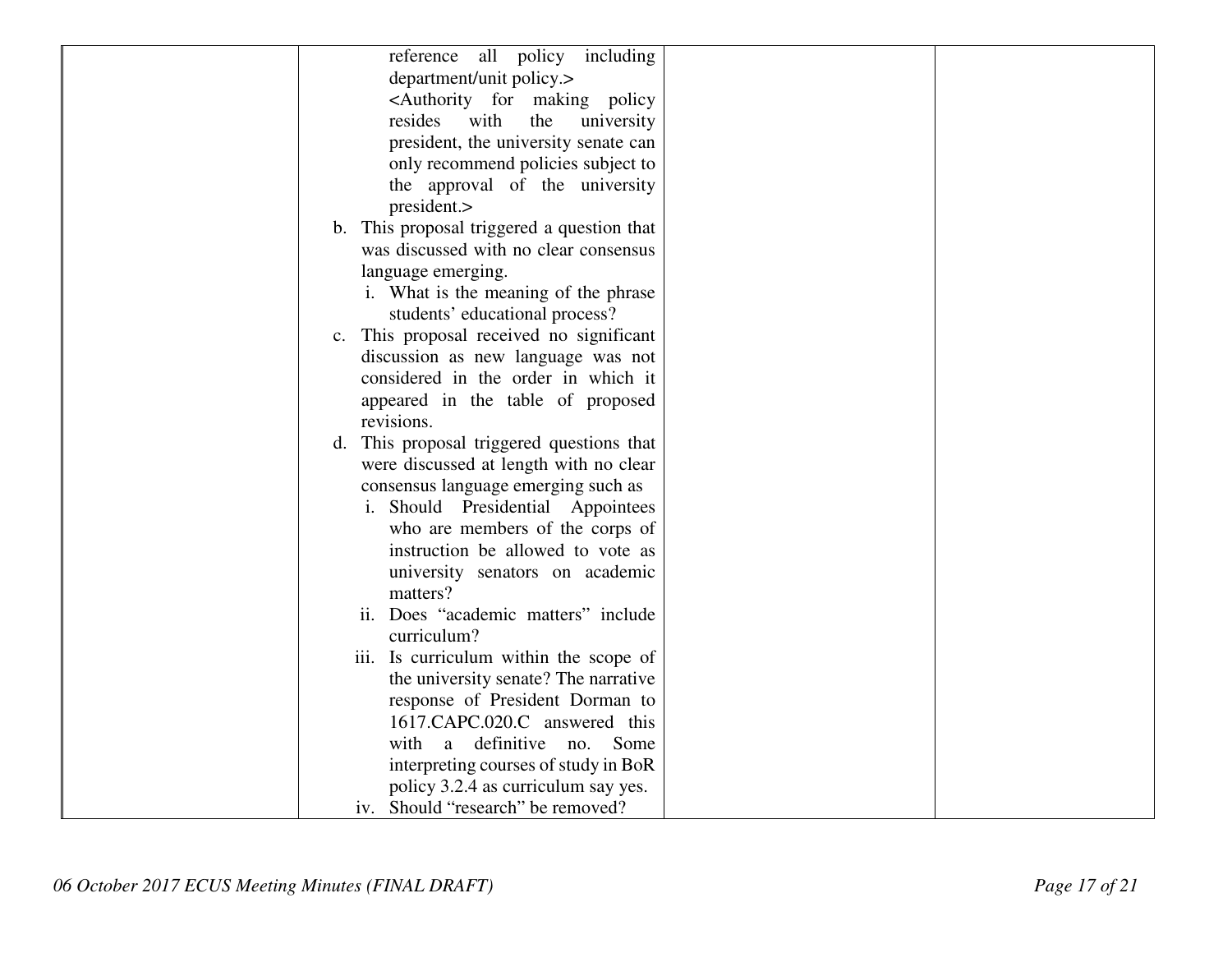|                                | v. If we start removing things from the          |
|--------------------------------|--------------------------------------------------|
|                                | list of academic matters, should we              |
|                                | no longer cite the AAUP Redbook?                 |
|                                | e. This proposal received no significant         |
|                                | discussion as new language was not               |
|                                | considered in the order in which it              |
|                                | appeared in the table of proposed                |
|                                | revisions.                                       |
|                                | As the deliberation came to a close,<br>f.       |
|                                | consensus had not been reached on the            |
|                                | points discussed above.                          |
|                                | It was noted that the deliberation would<br>g.   |
|                                | continue with the standing committee             |
|                                | chairs at the 3:30pm 6 Oct 2017 ECUS-            |
|                                | SCC meeting immediately following                |
|                                | this meeting.                                    |
|                                | h. Those present were invited to send any        |
|                                | additional suggestions and comments              |
|                                | via email to Qiana Wilson, University            |
|                                | Counsel.                                         |
| <b>VII. New Business</b>       |                                                  |
| Actions/Recommendations        |                                                  |
| <b>Elected Faculty Senator</b> | 01 Sep 2017                                      |
| <b>Election Oversight</b>      | 1. Nicole DeClouette indicated that she has      |
|                                | requested the Corps of Instruction list from     |
| <b>Nicole DeClouette (Sep)</b> | the Office of Academic Affairs by                |
| <b>Alex Blazer (Oct)</b>       | contacting the Provost by email. According       |
|                                | to the university senate bylaws, this list is to |
|                                | be supplied to ECUS by 15 Sep.                   |
|                                | Once received, Nicole DeClouette will<br>2.      |
|                                | forward this list to Alex Blazer (Chair of the   |
|                                | Subcommittee on Nominations) to prepare          |
|                                | a draft of the apportionment for ECUS            |
|                                | review. This apportionment review would          |
|                                | ideally take place at the 6 Oct 2017 ECUS        |
|                                | meeting.                                         |
|                                | 06 Oct 2017                                      |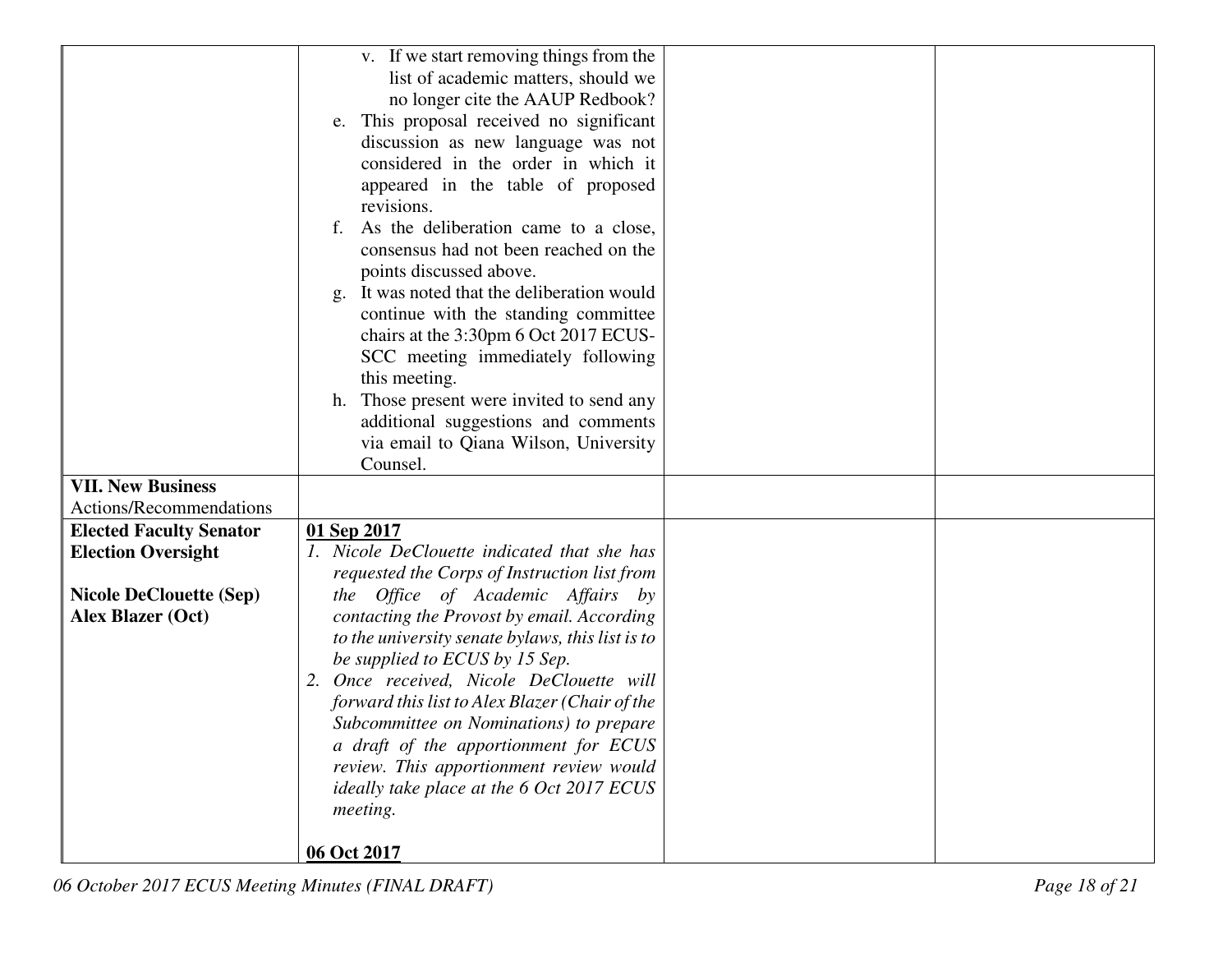|                           | In preparation for upcoming elected faculty       |                                        |                             |
|---------------------------|---------------------------------------------------|----------------------------------------|-----------------------------|
|                           | senator elections, Alex Blazer provided ECUS      |                                        |                             |
|                           | with drafts of the apportionment spreadsheet      |                                        |                             |
|                           | and letters to deans as well as two Corps of      |                                        |                             |
|                           | Instruction lists (one with Administrators listed |                                        |                             |
|                           | as their own "college" of Administration and      |                                        |                             |
|                           | one with Administrators listed within their       |                                        |                             |
|                           | home departments). The apportionment of           |                                        |                             |
|                           | Senators is the same with both classifications    |                                        |                             |
|                           | of Administrators. The major change from last     |                                        |                             |
|                           | year's apportionment is that CoAS has             |                                        |                             |
|                           | decreased 1 Senator to 17 and CoB has             |                                        |                             |
|                           | increased 1 Senator to 6.                         |                                        |                             |
|                           | ECUS members present agreed to the                |                                        |                             |
|                           | following.                                        |                                        |                             |
|                           | 1. To use the corps of instruction list with the  |                                        |                             |
|                           | administrators listed within their home           |                                        |                             |
|                           | department and to adopt the corresponding         |                                        |                             |
|                           | apportionment of elected faculty senators         |                                        |                             |
|                           | to the academic units (colleges and library)      |                                        |                             |
|                           | 2. Alex Blazer is authorized to get letters and   |                                        |                             |
|                           | their appendices to the deans of the              |                                        |                             |
|                           | academic units (colleges and library) to          |                                        |                             |
|                           | guide elected faculty senator elections for       |                                        |                             |
|                           | the elected faculty senators to be elected        |                                        |                             |
|                           | with 2018-2021 terms of service.                  |                                        |                             |
| <b>VIII. Next Meeting</b> |                                                   |                                        |                             |
| (Tentative Agenda,        |                                                   |                                        |                             |
| Calendar)                 |                                                   |                                        |                             |
| 1. Calendar               | 20 Oct 2017 @ 3:30pm Univ. Senate A&S 2-72        |                                        |                             |
|                           | 03 Nov 2017 @ 2:00pm ECUS Parks 301               |                                        |                             |
|                           | 03 Nov 2017 @ 3:30pm ECUS-SCC Parks 301           |                                        |                             |
| 2. Tentative Agenda       | Some of the deliberation today may have           | Postponed items for this meeting:      | DeClouette<br>Nicole<br>to  |
|                           | generated tentative agenda items for future       | <b>Appeal Process</b><br>∣ ●           | ensure that such items (if  |
|                           | ECUS and ECUS-SCC meetings.                       | Second USGFC Rep & Budget<br>$\bullet$ | any) are added to agenda of |
|                           |                                                   | 2018-19 Governance Calendar            | a future meeting of ECUS    |
|                           |                                                   |                                        | or ECUS-SCC.                |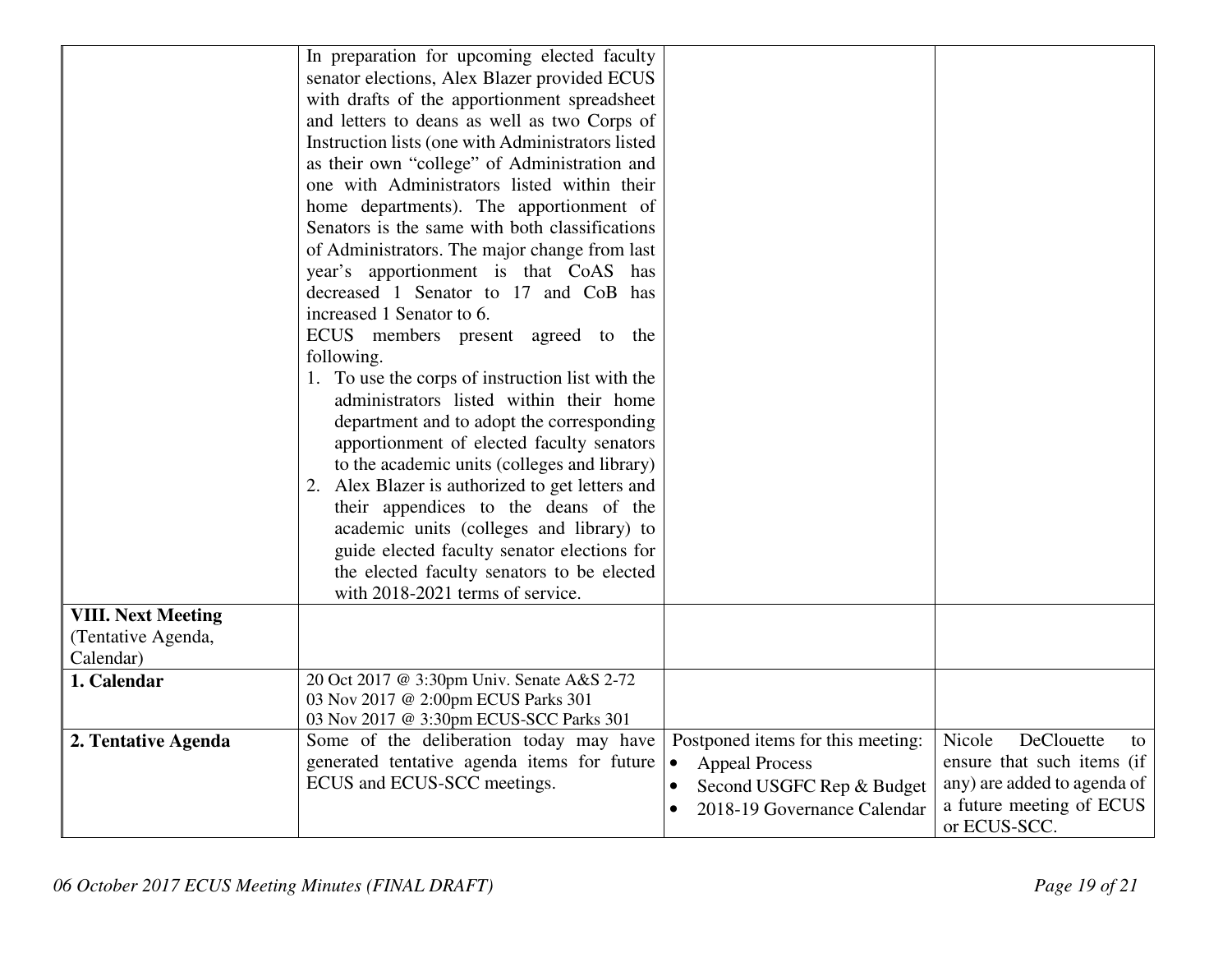| <b>IX.</b> Adjournment | As there was no further business to consider, a $\Gamma$ The motion to | adiourn<br>was        |  |
|------------------------|------------------------------------------------------------------------|-----------------------|--|
|                        | <u>MOTION</u> to adjourn the meeting was made and   approved           | and the<br>meeting    |  |
|                        | seconded.                                                              | adjourned at 3:23 pm. |  |

**Distribution:** 

First; To Committee Membership for Review

Second: Posted to the Minutes Website

**Approved by:**<br>Committee Chairperson (Including this Approval by chair at committee discretion)